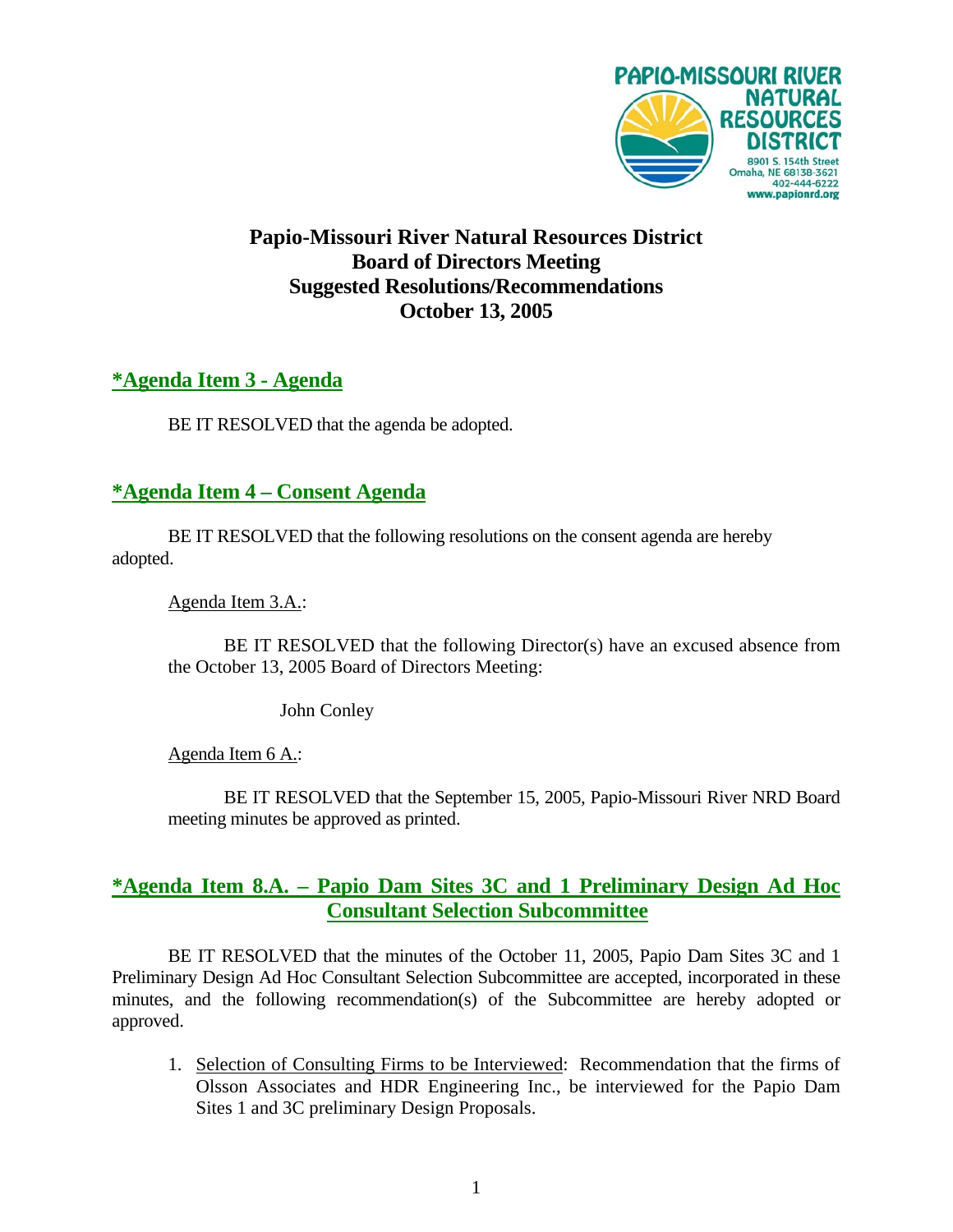#### **\*Agenda Item 8.B. – Programs, Projects and Operations Subcommittee**

 BE IT RESOLVED that the minutes of the October 11, 2005, Programs, Projects and Operations Subcommittee are accepted, incorporated in these minutes, and the following recommendation(s) of the Subcommittee are hereby adopted and approved.

- 1. Nebraska Land Trust Presentation No action required.
- 2. Request from Village of Arlington for Water Quality Grant of \$350,000 No action required at this time.
- 3. Management Agreement with Friends of Heron Haven Recommendation that the General Manager be authorized to enter into the Management Agreement between the Papio-Missouri River Natural Resources District and the Friends of Heron Haven for the Heron Haven Wetlands Project, as presented to this meeting, subject to changes deemed necessary by the General Manager and approval as to form by the District Legal Counsel.
- 4. Second Addendum to Papio Dam Site 13 Purchase Agreement with Lyman Richey Corporation – Recommendation that the following resolution be adopted:

WHEREAS, on November 18, 2004, this Board of Directors determined that the District's project for purchase of rights-of-way and construction of a multi-purpose flood control dam and reservoir at the site of the formerlyproposed Corps of Engineers' Papillion Creek and Tributaries Lakes Project Dam Site 13, between Dodge and Blondo Streets and west of 192<sup>nd</sup> Street in Douglas County, would be of general benefit to the District, with only an incidental special benefit, and that such Dam Site 13 project should be carried out with general funds of the District; and,

WHEREAS, on December 9, 2004, this Board of Directors authorized the execution of a purchase agreement with Lyman Richey Corporation providing for the District's voluntary purchase of approximately 25 acres of land for such project, and providing for the exchange of certain easements, for a purchase price to be paid to Lyman-Richey Corporation in the sum of \$1,286,000, such purchase agreement being executed by the parties on or about March 1, 2005; and,

WHEREAS, on September 15, 2005, this Board of Directors authorized the execution of a First Addendum to Purchase Agreement, extending the closing of such purchase to October 28, 2005; and,

WHEREAS, additional modifications to the Purchase Agreement are necessary; and, therefore, a Second Addendum to Purchase Agreement, in the form as presented to this meeting, containing such modifications, including a reduction in the purchase price to be paid Lyman Richey Corporation to \$1,264,056.45, should be authorized and executed.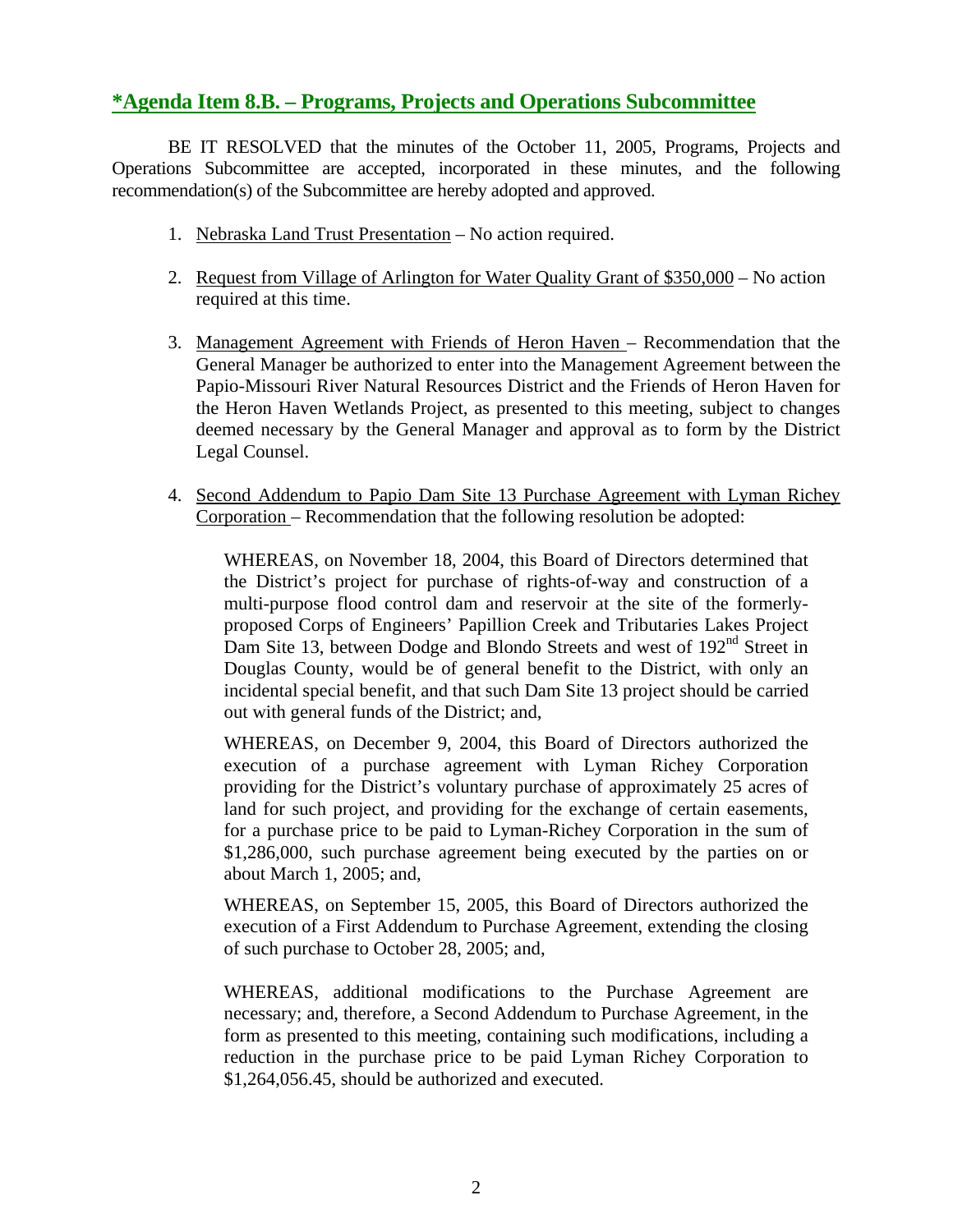NOW, THEREFORE, BE IT RESOLVED that the Board of Directors of the Papio-Missouri River Natural Resources District hereby confirms that the District's Dam Site 13 project, including, without limitation, the purchase of lands from and an exchange of easements with Lyman-Richey Corporation, will be of general benefit to the District, with only an incidental special benefit, and that such Dam Site 13 project should be carried out with general funds of the District; and, accordingly, resolves that the General Manager should be, and is hereby, authorized and directed to execute for and on behalf of the District the proposed Second Addendum to Purchase Agreement between the District and Lyman-Richey Corporation together with such other and further documents, approved as to form by District legal counsel, that are either part of such Purchase Agreement as modified by such First Addendum and such Second Addendum, or are documents that the General Manager determines necessary to effectuate the transactions called for by such purchase agreement, as modified by such First Addendum and such Second Addendum.

- 5. Update on HDR Engineering, Inc., Professional Services Contract for Papio Dam Site 13 – No action required at this time.
- 6. Aerial Photography Agreement with MAPA of Papio Watershed in Washington County – Recommendation that the General Manager be authorized to execute the Interlocal Agreement with the Metropolitan Area Planning Agency to obtain contours within the Papillion Creek Watershed in Washington County for the sum of \$56,175.00, as approved to form by District legal counsel.
- 7. Review of Final Design for the Elkhorn River/Hwy 64 Public Access No action required.
- 8. FY 2006 Vehicle and Equipment Bids:
	- a. Purchase of 2006 Vehicles
		- (1.) Compact 4X4 Extended Cab Pickup Recommendation that the low bid of \$12,467 from Gregg Young Chevrolet be accepted for a 2006 Chevrolet Colorado with trade-in of the District's 2001 Ford F150 pickup truck.
		- (2.) ¾ Ton 4X4 Regular Cab Longbed Pickup Recommendation that the low bid of \$10,960.80 from Atchley Ford be accepted for a 2006 Ford F-250 with trade-in of the District's 2002 Chevrolet ¾ ton pickup truck.
		- (3.)  $\frac{3}{4}$  Ton 4X4 Extended Cab Longbed Pickup Recommendation that the low bid of \$14,176.80 from Atchley Ford be accepted for a 2006 Ford F-250 with trade-in of the District's 2000 Ford F-250 pickup truck.